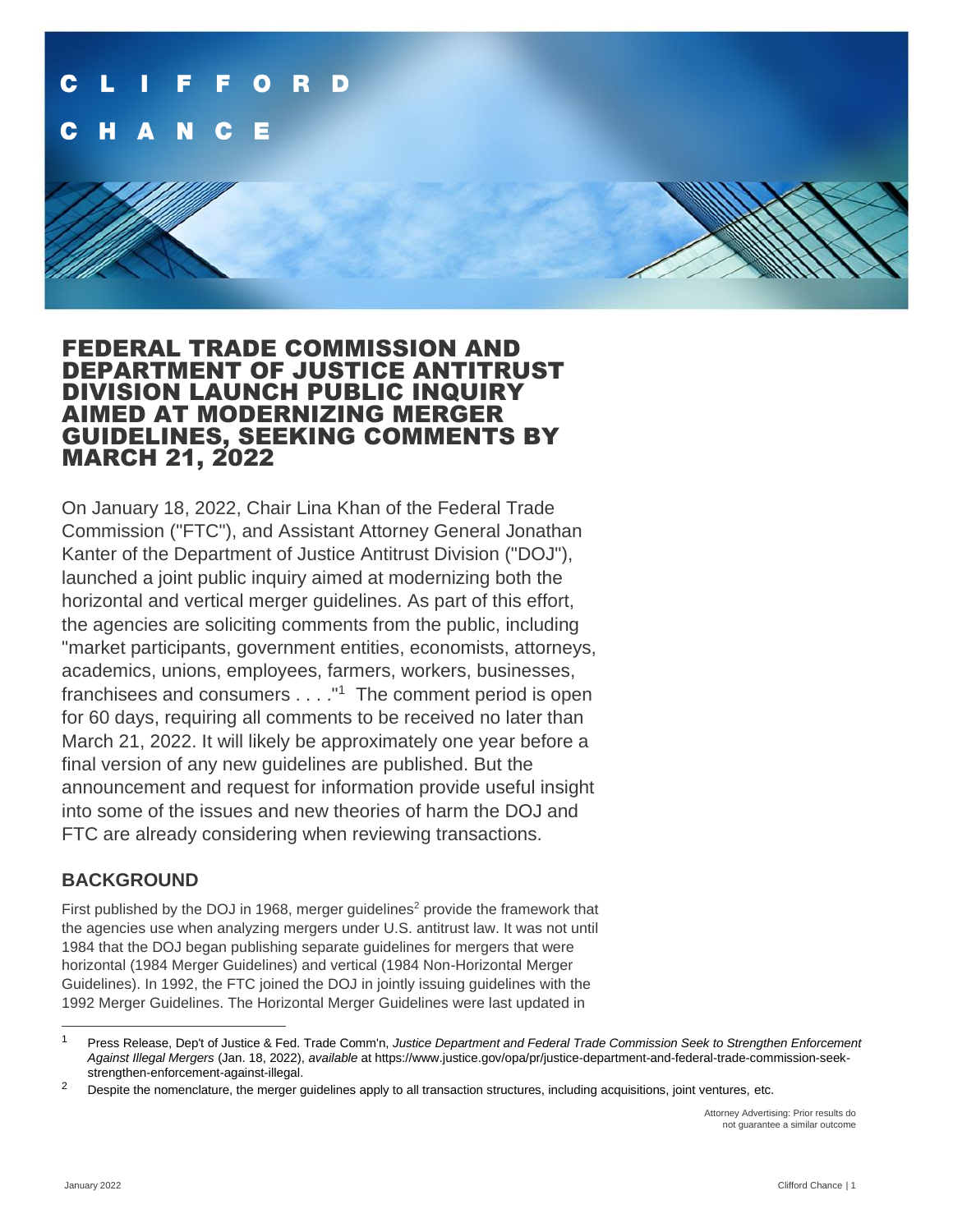### **Contract** F F O R D

**C H A N C E** 

FEDERAL TRADE COMMISSION AND DEPARTMENT OF JUSTICE ANTITRUST DIVISION LAUNCH PUBLIC INQUIRY AIMED AT MODERNIZING MERGER GUIDELINES, SEEKING COMMENTS BY MARCH 21, 2022

2010, while the Vertical Merger Guidelines were last updated in 2020. In September 2021, the FTC voted 3-2 to rescind its approval of the Vertical Merger Guidelines as the majority felt that the "flawed discussion of the purported procompetitive benefits (*i.e.*, efficiencies) of vertical mergers, especially its treatment of the elimination of double marginalization, could become difficult to correct if relied on by courts."<sup>3</sup> This withdrawal came several months after President Biden signed the *Executive Order on Promoting Competition in the American Economy*, where the President said, "To address the consolidation of industry in many markets across the economy, as described in section 1 of this order, the Attorney General and the Chair of the FTC are encouraged to review the horizontal and vertical merger guidelines and consider whether to revise those guidelines."<sup>4</sup>

# **REMARKS BY CHAIR KHAN AND AAG KANTER<sup>5</sup>**

In announcing the inquiry aimed at modernizing the merger guidelines and the public document asking for input on the process, the "Request for Information on Merger Enforcement" (hereinafter "Request"), both Chair Khan and Assistant Attorney General Kanter issued remarks. Of note, Chair Khan stated, "While periodic review of existing guidance is good practice generally, this review of the merger guidelines is especially timely and ripe. Global deal-making in 2021 soared to \$5.8 trillion, the highest level ever recorded, with the FTC and DOJ receiving more than double the number of merger filings received on average in any of the past five years. Major technological and economic changes, meanwhile, have led to shifts in how businesses compete and grow, creating new interconnections and dynamics across multiple dimensions. For us to accurately detect and analyze potentially illegal transactions in the modem economy, ensuring that our merger guidelines reflect these new realities is critical."<sup>6</sup> Acknowledging the Request identified a broad set of topics, she highlighted that her agencies would focus its review on certain markets and industries, particularly digital markets, labor markets, and private equity. She also emphasized the need to rethink market definitions and the types and ways in which evidence is used for evaluating nonprice effects.

In his remarks, Assistant Attorney General Kanter stressed technological developments and how the guidelines should be adjusted to address changing market realities. He articulated, "[t]imes have changed because the advent of the

<sup>3</sup> *Statement of Chair Lina M. Khan, Commissioner Rohit Chopra, and Commissioner Rebecca Kelly Slaughter on the Withdrawal of the Vertical Merger Guidelines*, Fed. Trade Comm'n (Sept. 15, 2021), *available* at https://www.ftc.gov/system/files/documents/public\_statements/1596396/statement\_of\_chair\_lina\_m\_khan\_commissioner\_rohit\_chopra\_and\_com missioner\_rebecca\_kelly\_slaughter\_on.pdf.

<sup>4</sup> *Executive Order on Promoting Competition in the American Economy* (July 9, 2021), *available* at https://www.whitehouse.gov/briefingroom/presidential-actions/2021/07/09/executive-order-on-promoting-competition-in-the-american-economy/.

<sup>&</sup>lt;sup>5</sup> Commissioners Noah Philips and Christine Wilson also published a joint statement regarding the Request. While their statement welcomed the Request and encouraged responses, their statement struck a more conversative tone regarding the need to update the existing guidelines. According to their statement, "If there are changes in legal precedent, updated and validated empirical or theoretical learning, or competitive dynamics that we are missing in merger review, consumers will benefit from reflecting them in agency guidelines. Prudence dictates, though, that any recalibration of our current approach to merger enforcement should be undertaken only if warranted . . . ." The statement also pointed out that a number of the questions within the Request were underpinned by certain assumptions they hoped the public would opine on, such as an assumption that mergers generally fail to realize cognizable efficiencies, and that mergers which making it more difficult for a rival to compete equates to harm to competition.

<sup>6</sup> *Remarks of Chair Lina M. Khan Regarding the Request for Information on Merger Enforcement*, Fed. Trade Comm'n (Jan. 18, 2022), *available* at https://www.ftc.gov/public-statements/2022/01/statement-chair-lina-m-khan-regarding-request-information-merger.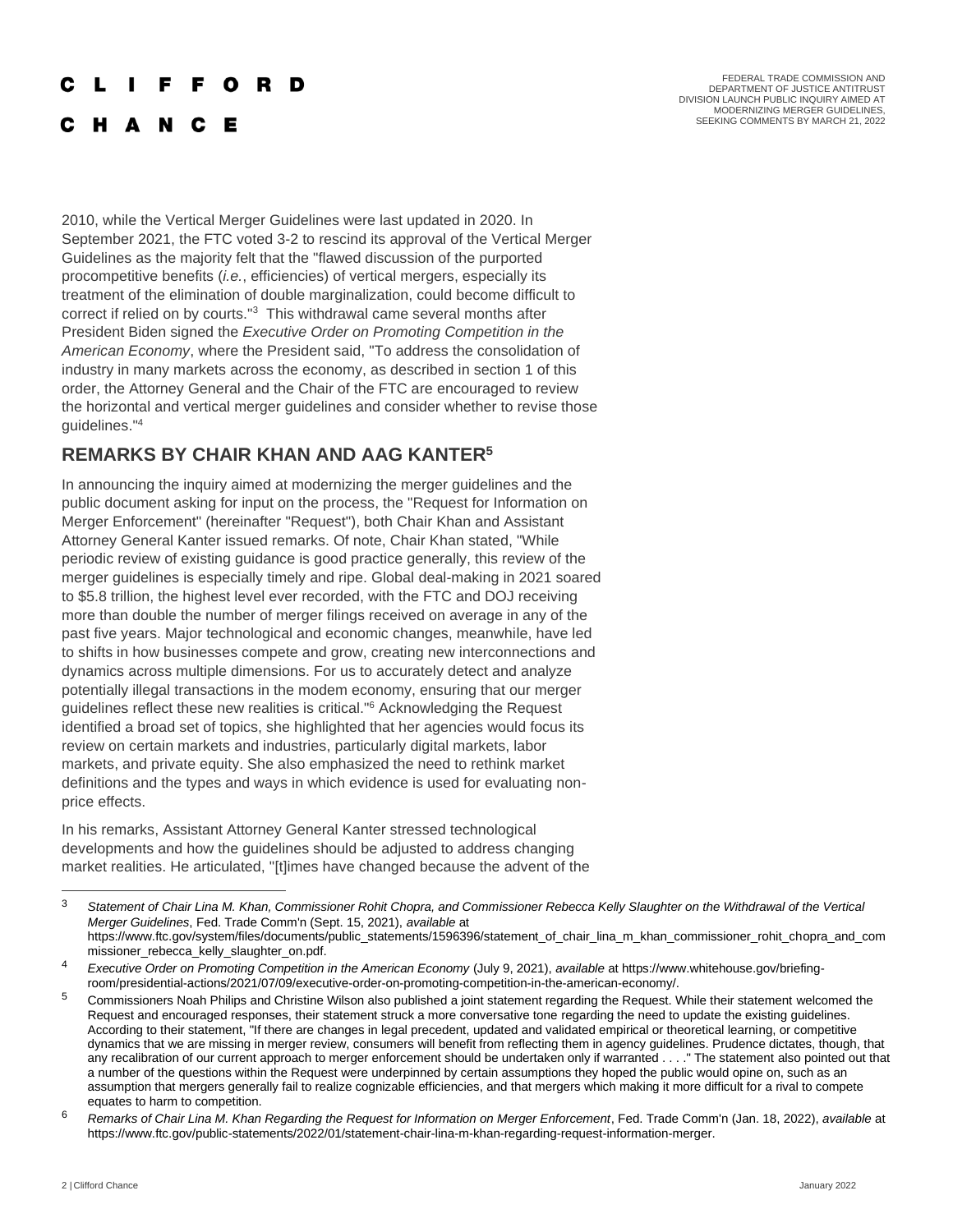#### C L I F F O R D

# C H A N C E

digital economy has transformed industry. The digital revolution has not only impacted new markets like tech, but markets across our economy, many of which have been rebuilt from the inside out. The connections and interrelationships among companies and markets have increased by orders of magnitude. Think about what happens when you check a weather forecast or purchase your morning coffee. In seconds, whether you see them or not, you interact with dozens of distinct services that share complex interactions and business relationships. Many present an opportunity to create or exploit market power."<sup>7</sup>

## **REQUEST FOR INFORMATION ON MERGER ENFORCEMENT**

The FTC and DOJ publicly posted the Request, soliciting public input on a wide range of topics.<sup>8</sup> The fifteen topics covered in the Request are:

- Purpose, Harms, and Scope
- Types and Sources of Evidence
- Coordinated Effects
- Unilateral Effects
- Presumptions
- **Market Definition**
- Potential and Nascent Competition
- Remedies
- Monopsony Power and Labor Markets
- Innovation and IP
- Digital Markets
- Special Characteristics Markets
- Barriers to Firm Entry and Growth
- Efficiencies
- Failing and Flailing Firms

While the Request covers a broad range of merger control issues, the agencies are focusing on these key topics.

## **MARKET DEFINITION**

Under the market definition section, the questions posed suggest that the agencies are looking to move away from a rigid market definition. For example, the agencies question whether it is necessary to precisely define the market in every case, and if the importance of market definition may vary between horizontal and non-horizontal mergers. They also ask if "a formalistic market definition exercise mask[s] the potential for dynamic competition to be lost as a result of a merger, such as through emergent and disruptive competition, competition for the market, and the development of component competition to decrease dependency on stacks of services." The Request questions whether the current guidelines are clear enough that a single product could be in multiple antitrust product markets. The agencies want to examine not only immediate price harms, but how a

<sup>7</sup> *Assistant Attorney General Jonathan Kanter Delivers Remarks on Modernizing Merger Guidelines*, Dep't of Justice (Jan. 18, 2022), available at https://www.justice.gov/opa/speech/assistant-attorney-general-jonathan-kanter-delivers-remarks-modernizing-merger-guidelines.

<sup>8</sup> Dep't of Justice & Fed. Trade Comm'n, *Request for Information on Merger Enforcement* (Jan. 18, 2022), *available at* https://www.regulations.gov/docket/FTC-2022-0003/document.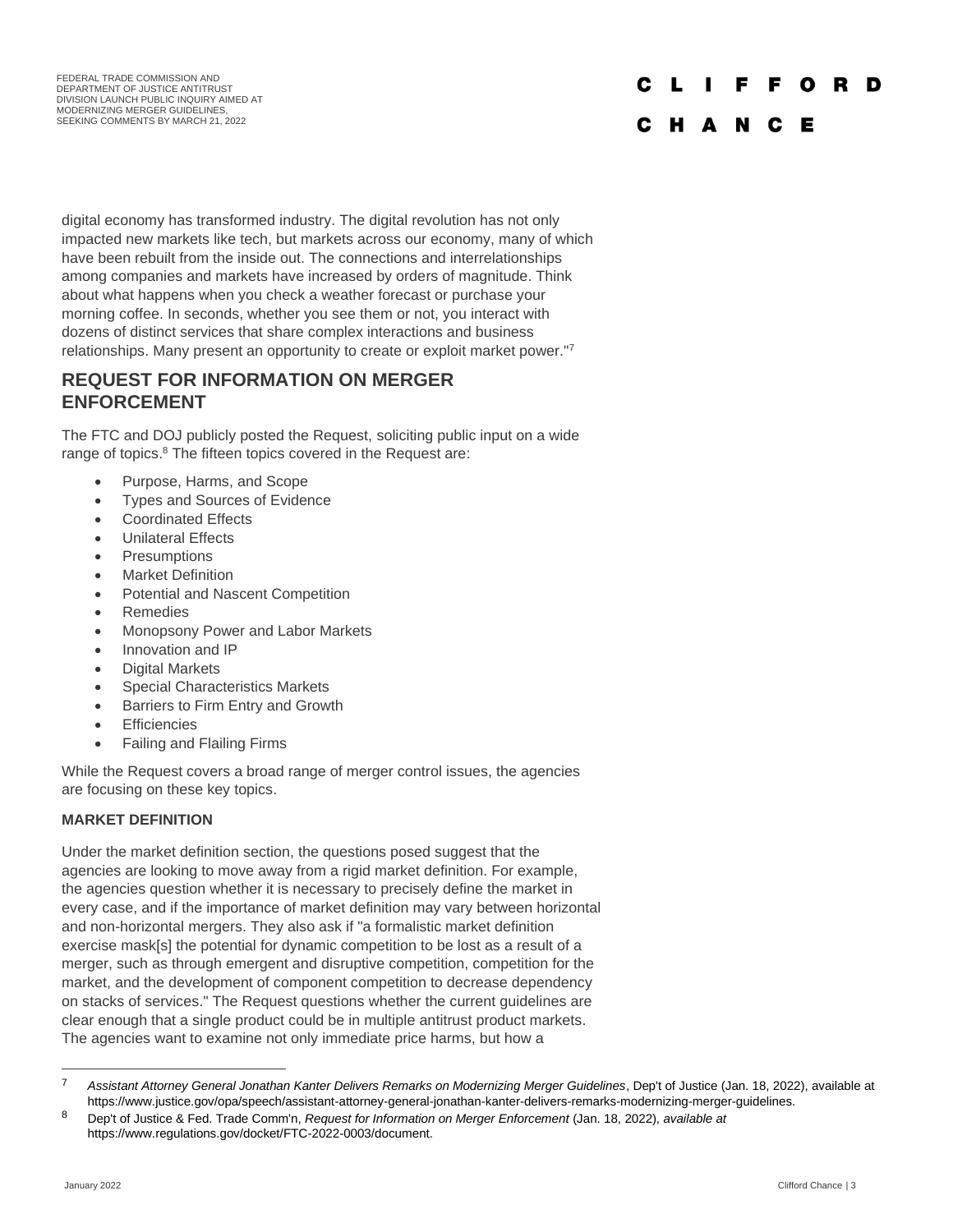### **FFORD**  $\mathbf{L}$   $\mathbf{L}$

**C H A N C E** 

FEDERAL TRADE COMMISSION AND DEPARTMENT OF JUSTICE ANTITRUST DIVISION LAUNCH PUBLIC INQUIRY AIMED AT MODERNIZING MERGER GUIDELINES, SEEKING COMMENTS BY MARCH 21, 2022

transaction could be problematic in terms of non-price factors, such as loss of innovation, changes to product quality or variety, or creation of new entry barriers.

## **POTENTIAL AND NASCENT COMPETITION**

Given the recent agency focus on potential and nascent competition, the guideline review focuses on this topic. The agencies seem to be looking to codify ways to account for companies expanding into other markets. For example, the agencies ask, "[s]hould the guidelines focus on whether either merging firm is contemplating entry into, or is well situated to enter, a market where the other firm competes? Should it be sufficient to demonstrate either firm's capability of entering a concentrated market or that the acquiring firm has market power?" The agencies also anticipate competition developing from "unexpected sources." For nascent competitors, the agencies are contemplating whether the guidelines should "assess [the] potential path of evolution into a plausible competitor" and what degree of probability is sufficient.

## **LABOR MARKETS**

The agencies have also continued their focus on labor markets and hiring monopsony power, asking:

- whether the guidelines provide a sufficient framework for analyzing whether transactions lessen competition in labor markets;
- what are other signs of an uncompetitive labor market that the guidelines should consider outside of employment restrictions (such as employers' ability and incentive to exert downward pressure on wages); and
- how the guidelines should be defined in terms of job characteristics, geography, and worker flows, and if switching costs and other barriers to changing jobs should be addressed.

## **INNOVATION**

Under innovation, the agencies ask if a different approach to market definition should be utilized when considering innovation as compared to price effects. Further, they ask if market definition should play a secondary role to the analysis when incentives to innovate are directly affected. The questions also contemplate how the guidelines should analyze innovation in markets with high failure rates, along with what alternative methods of analysis could be used to identify anticompetitive concerns in merger cases involving intellectual property.

## **DIGITAL MARKETS**

Unsurprisingly, digital markets are a separate topic for consideration in the Request. The Request asks if the guidelines should analyze mergers in digital markets differently from other markets, given the rapid changes that occur in the industry. The agencies also asked for comment on how the guidelines approach market definitions in zero-price markets, negative-price markets, or markets without explicit prices, and if "quality" and other characteristics play the same role as price in market definition. The Request also asks how two-sided platforms should be evaluated, a topic discussed in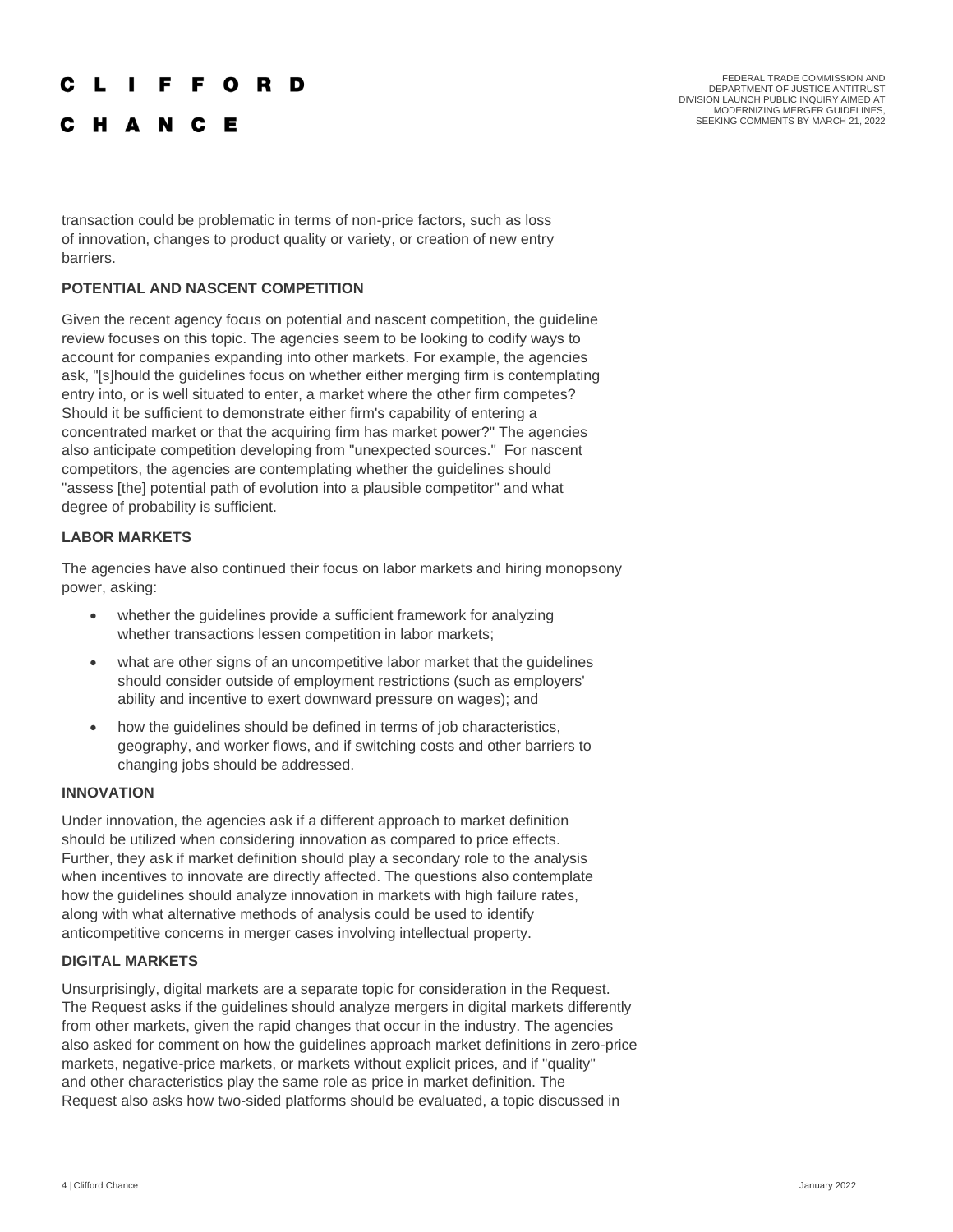FEDERAL TRADE COMMISSION AND DEPARTMENT OF JUSTICE ANTITRUST DIVISION LAUNCH PUBLIC INQUIRY AIMED AT MODERNIZING MERGER GUIDELINES, SEEKING COMMENTS BY MARCH 21, 2022

# O

### C H A N C Е

the Supreme Court's 2018 *Ohio v. American Express* decision.<sup>9</sup> Lastly, the agencies are interested in how transactions will affect data aggregation and interoperability, and how the guidelines should analyze mergers involving competition for attention.

# **KEY TAKEAWAYS**

First, the remarks of Chair Khan and Assistant Attorney General Kanter show that they believe the current horizontal and vertical merger guidelines are inadequate to address challenges raised by the rapidly changing landscape, especially with the transformations brought on by the digital market. Additionally, the agencies emphasize that both labor markets and private equity will be the subject of increasing antitrust scrutiny. While this approach is unsurprising from Chair Khan given her previous statements that the status quo is insufficient to take on Big Tech, it does signal that Assistant Attorney General Kanter also will take an aggressive stance in his tenure at the DOJ.

Second, Assistant Attorney General Kanter acknowledged in his comments that this process would be an extensive undertaking and involve antitrust enforcers in the United States and abroad. He estimated it could be a year before final revised guidelines are published.

Third, the remarks make clear that the DOJ and FTC are keen to apply merger analysis that explores alternative theories of harm. A prime example is a merger's potential effects on a given labor market. Even without the new guidelines in place, merging parties facing scrutiny from the DOJ or FTC should be prepared to address these alternative theories of harm.

Last, both Chair Khan and Assistant Attorney General Kanter made a deliberate effort to say that input was welcome from everyone, not just antitrust practitioners or economists. Chair Khan commented, "I want to take this opportunity to also encourage those beyond the antitrust community-including consumers, workers, entrepreneurs, start-ups, farmers, investors, and independent businesses-to share feedback and evidence." Assistant Attorney General Kanter followed up by observing, "Here is our message to entire American public: please share your views-we need your input and we care what you think."

The previous versions of the Horizontal Merger Guidelines often received a level of deference from U.S. courts, in large part because the 2010 Horizontal Merger Guidelines largely followed judicial precedent and mainstream economic scholarship. Because the new guidelines may seek to push the bounds of existing precedent, the agencies may find that courts are hesitant to adopt new approaches to antitrust analysis.

<sup>9</sup> 138 S. Ct. 2274 (2018).